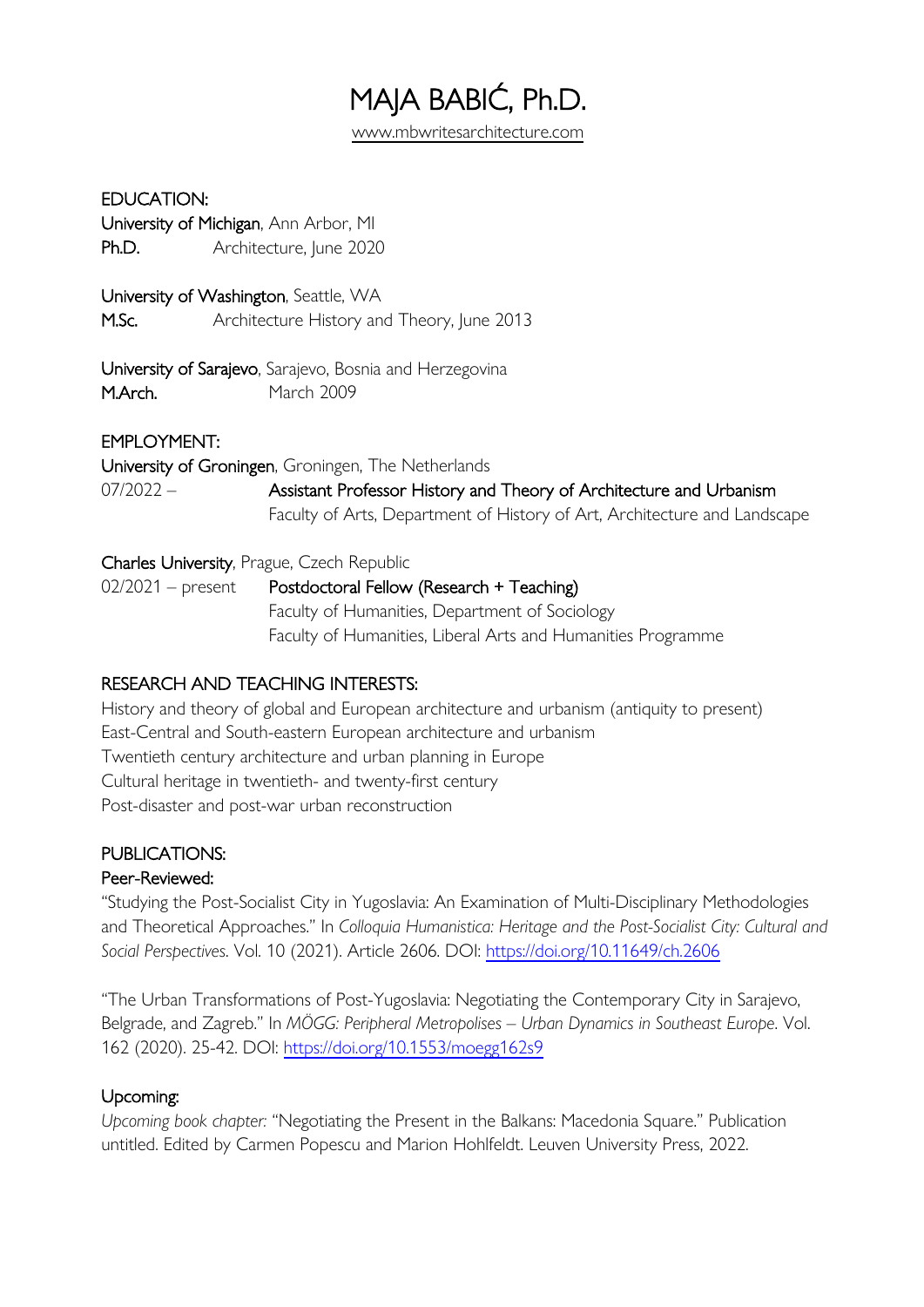*Upcoming book chapter:* "The Yugoslav Skopje: Building the 'City of International Solidarity,' 1970- 1990." In *Urban Planning During Socialism: Views from the Periphery.* Edited by Jasna Mariotti and Kadri Leetmaa. Routledge, 2023.

*Under peer-review:* "The Concrete Rupture: An Examination of Yugoslav Islamic Heritage in the Aftermath of the 1963 Skopje Earthquake." In *International Journal of Islamic Architecture (IJIA) Special Issue: Rupture and Response*.

#### Online publications:

"Curating the Yugoslav Identity: The Reconstruction of Skopje." post: notes on modern and contemporary art around the globe. The Museum of Modern Art. Published August 1, 2018. https://post.moma.org/curating-the-yugoslav-identity-the-reconstruction-of-skopje/

"Re-Building Skopje: The Curations of Past and Present in the 'Capital of Kitsch'." 99FILES. Landscape\_InProgress. Published June 22, 2018. http://landscapeinprogress.unirc.it/portfolio\_page/99files-babic-maja/

# Conference Proceedings:

"Above the Bunkers: The Architectural Transformations of Tirana." In *Facing Post-Socialist Urban Heritage: Proceedings of the 3rd international doctoral*−*postdoctoral conference DOCONF2019.* Department of Urban Planning and Design, Faculty of Architecture, Budapest University of Technology and Economics (BME), October 4-5, 2019. Budapest, Hungary: BME Department of Urban Planning and Design. 30-33.

"Postwar Sarajevo and Examination of the Relationship Between Architecture, Politics, and Economy." In *Papers from the International Scientific Thematic Conference EAHN 2015 Belgrade: Entangled Histories, Multiple Geographies*. University of Belgrade in Serbia, October 14-17, 2015. Belgrade, Serbia: European Architectural History Network. 37-43.

# CONFERENCES, WORKSHOPS, AND PRESENTATIONS:

"Negotiating *Paneláky* in Prague." Paper to be presented at the "Housing Blocs: Ordinary Modernism Across the Atlantic" conference at the Illinois Institute of Technology. Chicago, IL, May 20-21, 2022.

"Communist Architecture as Capital: The Transformation of Prague's *Paneláky*." Paper presented at the Society of Architectural Historians Annual International Conference, Pittsburgh, PA, April 27 – May 1, 2022.

"'Where did you go, Josif?': An Analysis of Soviet Urban Heritage in (European) Prague." Paper presented at the "(Im)materialities of Violence" conference, organized by the 'Urban Terrorism in Europe (2004-19): Remembering, Imagining, and Anticipating Violence' project at the University of Birmingham. Birmingham, UK, November 25-27, 2021.

"Studying the Post-Socialist City in Yugoslavia: An Examination of Multi-Disciplinary Methodologies and Theoretical Approaches." Paper presented at the "Post-Socialist City in a Social and Cultural Perspective" workshop, organized by the Post-Yugoslav Area Research Center at the Institute of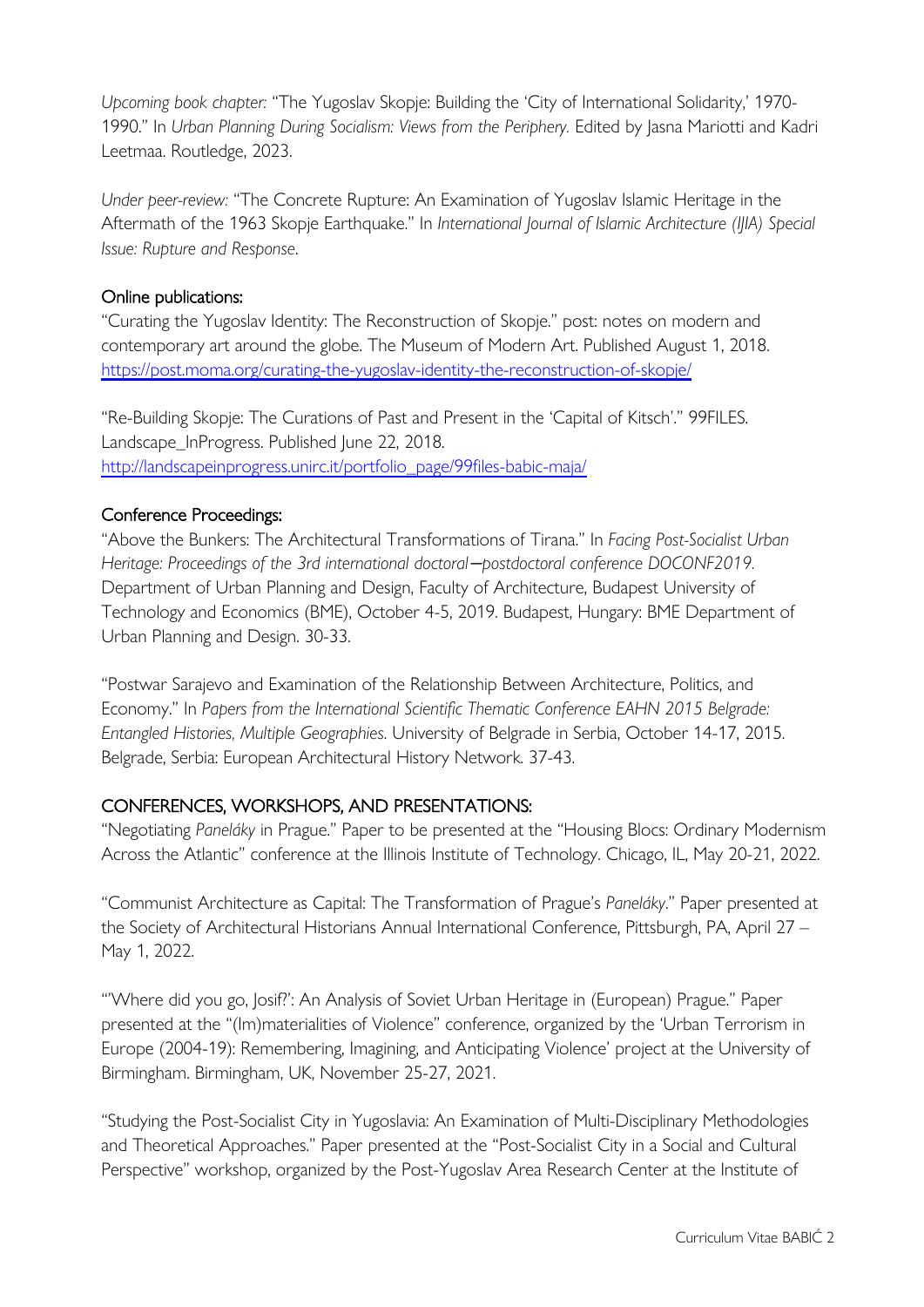Western and Southern Slavic Studies (PROP, University of Warsaw) and the Center for Research of Nationalism and Culture (CINIK, Skopje). Warsaw, Poland, June 7-8, 2021.

"Producing the Communist Reality: Enver Hoxha's 'Blloku' and Politics of Urban Isolation." Paper presented at the Sixth European Architectural History Network International Meeting. Edinburgh, Scotland, June 2-5, 2021.

"The Legacy of Socialism: Building the Contemporary Balkans." Paper presented at the Second urbanHIST Conference: "Interpreting 20th Century European Urbanism," organized by the Blekinge Institute of Technology (BTH). Stockholm, Sweden, October 21-23, 2019.

"Above the Bunkers: The Architectural Transformations of Tirana." Paper presented at the DOCONF2019 "Facing Post-Socialist Urban Heritage," organized by the Budapest University of Technology and Economics (BME). Budapest, Hungary, October 4-5, 2019.

"Macedonia Square: Negotiating the Present." Paper presented at the "Leaving Traces: Living Politics in the City" symposium, organized by the Laboratory of Research GRIEF (Ecole Nationale Supérieure d'Architecture de Bretagne) and The Centre for Design Innovation at Swinburne University in Melbourne, Australia. Rennes, France, November 22-23, 2018.

"Renegotiating Ottoman Heritage in Macedonia: The Reconstruction(s) of Skopje." Paper presented at the International Association for the Study of Traditional Environments IASTE 2018: "The Politics of Tradition" conference, Coimbra, Portugal, October 4-7, 2018.

Member of the Organization Board. University of Michigan's Planning and Architecture Research Group (P+ARG) Conference "Networks of Knowledge and Power." Ann Arbor, MI March 9-10, 2018.

Co-Chair with R. Scott Gill. Session "Politics of Transformation and Continuity" at the Society of Architectural Historians Annual International Conference: Graduate Student Lightning Talks, Glasgow, Scotland, June 7-11, 2017

"Architecture and Politics in Yugoslav Successor States." Paper presented at the Society of Architectural Historians Annual International Conference "New Local/Global Infrastructures," Pasadena, CA April 6-10, 2016.

"Sarajevo City Hall—Politics and Construction of a Post-war Society." Paper presented at the Germanic Languages and Literatures Department at the University of Michigan Graduate Student Conference "Chronopolis: Time & Urban Space," Ann Arbor, MI October 30-31, 2015.

"Postwar Design in Sarajevo and the Effects of Politics and Economy." Paper presented at the European Architectural History Network Conference "Entangled Histories, Multiple Geographies," Belgrade, Serbia, October 14-17, 2015.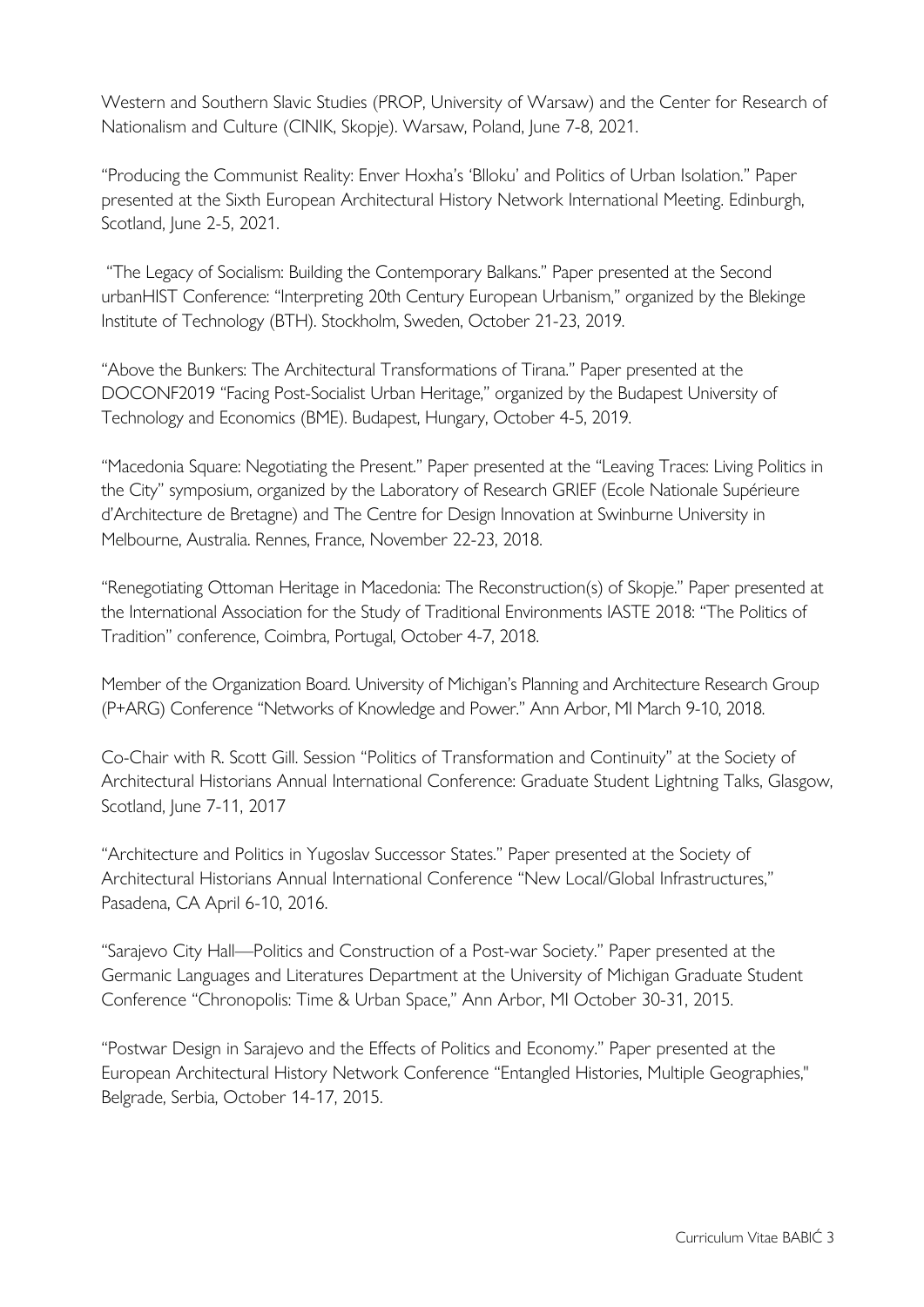### INVITED LECTURES:

#### Charles University

2022 Faculty of Humanities, 24 May "The Post-Socialist Housing in Prague: Negotiations of Communist Heritage"

#### Harvard University

2018 Davis Center for Russian and Eurasian Studies, 15 October "Curating Macedonian Identity: The Reconstruction(s) of Skopje"

#### University of Michigan

- 2020 Center for Russian, East European, and Eurasian Studies, 7 April "Nationalism and Heritage in Post-Socialist Eastern Europe"
- 2019 Slavic Languages and Literatures, 26 November "Fourth Part of the Brain: Childhood in Transition"

Center for Russian, East European, and Eurasian Studies, 31 October "Building the Soviet Union: Socialist Realism in Architecture"

- 2018 Anthropology Department, 3 April "Nationalism and the Extreme Right in Eastern Europe"
- 2017 Taubman College of Architecture and Urban Planning, 30 November "Postcolonial Capitals"

#### SELECTED GRANTS AND FELLOWSHIPS:

| 2022 | Society of Architectural Historians: Scott Opler Emerging<br>Scholar Fellowship |
|------|---------------------------------------------------------------------------------|
| 2018 | The John Anson Kittredge Educational Fund                                       |
| 2017 | Jean Monnet Graduate Fellow at the University of Michigan                       |
|      | University of Michigan                                                          |
| 2019 | Sweetland/Rackham Dissertation Writing Institute Fellow                         |
| 2019 | Doctoral Studies in Architecture Summer Research Grant                          |
| 2018 | Rackham One Term Dissertation Fellow                                            |
| 2018 | Islamic Studies Program Graduate Research Grant                                 |
| 2017 | Rackham International Research Award                                            |
| 2016 | Charles Ward Seabury Research Fellow                                            |
| 2016 | Weiser Center for Europe and Eurasia Research Grant                             |
| 2015 | Center for Russian, East European and Eurasian Studies Grant                    |
| 2015 | Rackham Graduate Student Research Grant                                         |
|      | University of Washington                                                        |
| 2014 | Floyd A. Naramore Memorial Scholarship                                          |
| 2012 | The John Morse Travel Fellow                                                    |
| 2011 | Top Scholar Award                                                               |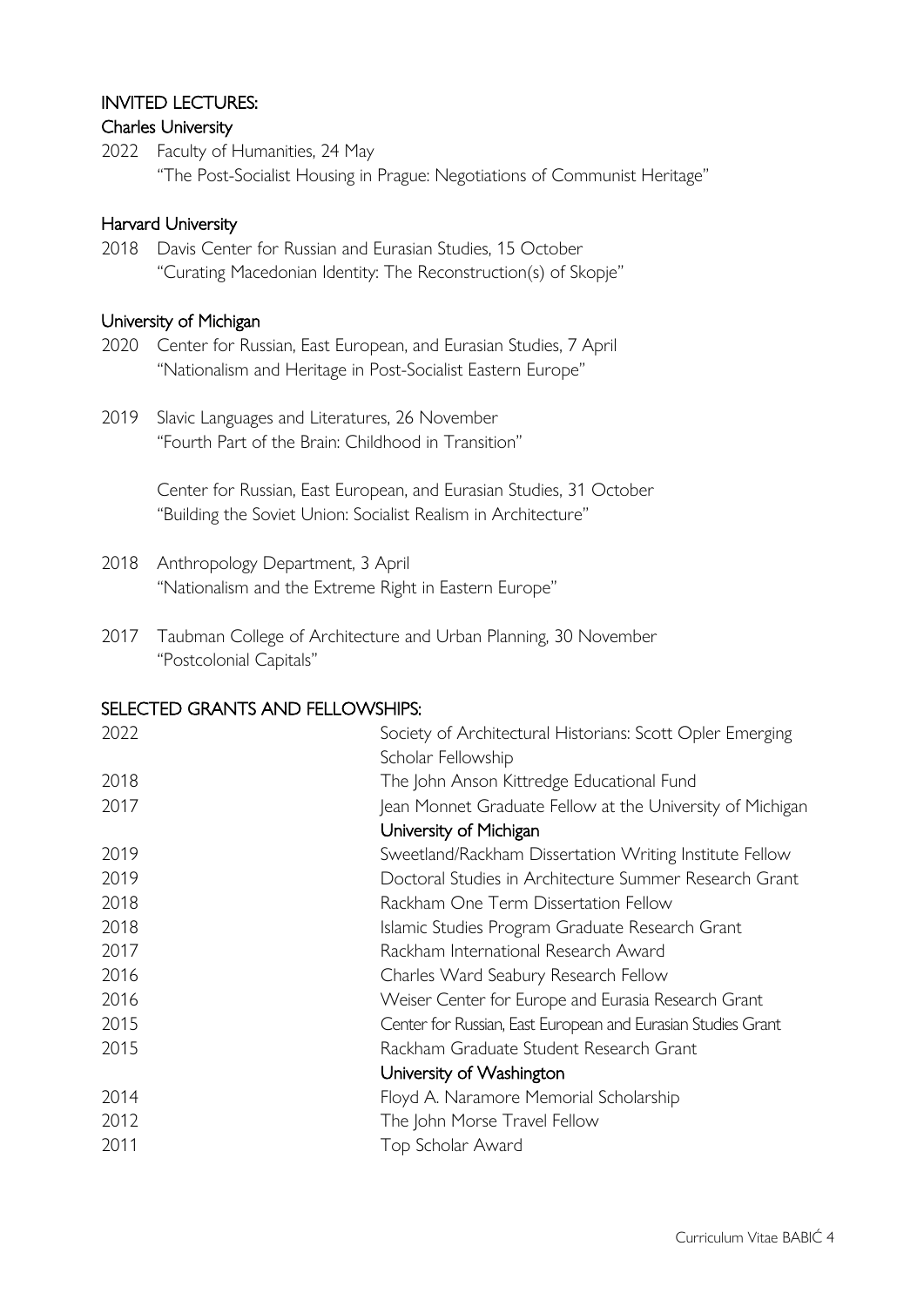# TEACHING EXPERIENCE:

University of Michigan, Ann Arbor, MI, USA

01/2015 – 04/2020 Graduate Student Instructor (undergraduate and graduate classes) Taubman College of Architecture and Urban Planning Center for Russian, East European, and Eurasian Studies Slavic Languages and Literatures

Chicago Academy for The Arts, Chicago, IL

08/2013 - 05/2014: AP Art and Architecture History Instructor

#### University of Washington, Seattle, WA, USA

| $09/2011 - 06/2013$ : Teaching Assistant |                                                                                  |
|------------------------------------------|----------------------------------------------------------------------------------|
|                                          | College of Built Environment                                                     |
|                                          | 09/2011 - 06/2012: CLUE Tutor (Center for Learning and Undergraduate Enrichment) |

#### SERVICE TO THE FIELD:

- 2022-2024 Society of Historians of East-European, Eurasian and Russian Art and Architecture. Secretary-Treasurer.
- 2022 SAJ: Serbian Architectural Journal. Peer reviewer.
- 2021-2022 3MT Thesis Competition. BH Futures Foundation. Judge.
- 2021 Postdoctoral Hub. Charles University. Member.
- 2018 Doctoral Workshop with Łukasz Stanek: "The Worlding of Eastern Europe: Architects from Socialist Countries in Cold War Nigeria." Taubman College of Architecture and Urban Planning, University of Michigan. Organizer.
- 2017-2018 Planning and Architecture Research Group (P+ARG), University of Michigan. Member.
- 2015 "Conversations: Architectural Histories of/by the Collective" Doctoral Colloquium Taubman College of Architecture and Urban Planning, University of Michigan. Organizer.

# PROFESSIONAL AFFILIATIONS:

Association of Critical Heritage Studies, 2020- Society of Historians of East-European, Eurasian and Russian Art and Architecture, 2020- Association for Slavic, East European, and Eurasian Studies, 2018- Society of Architectural Historians, 2015- European Architectural History Network, 2014-

#### CERTIFICATES:

Heidelberg University. "Research-based Learning." Online Self-Study Course. 4EU+. Fall 2021. Charles University. "Train the Trainer: Capture Their Attention (Presentation Skills Seminar)." September 23, 2021.

University of Michigan. "Cultivating a Culture of Respect: Sexual Harassment and Misconduct Awareness." December 10, 2019.

Delphi Academy of European Studies. Summer Seminars Programme. June 11-22, 2018.